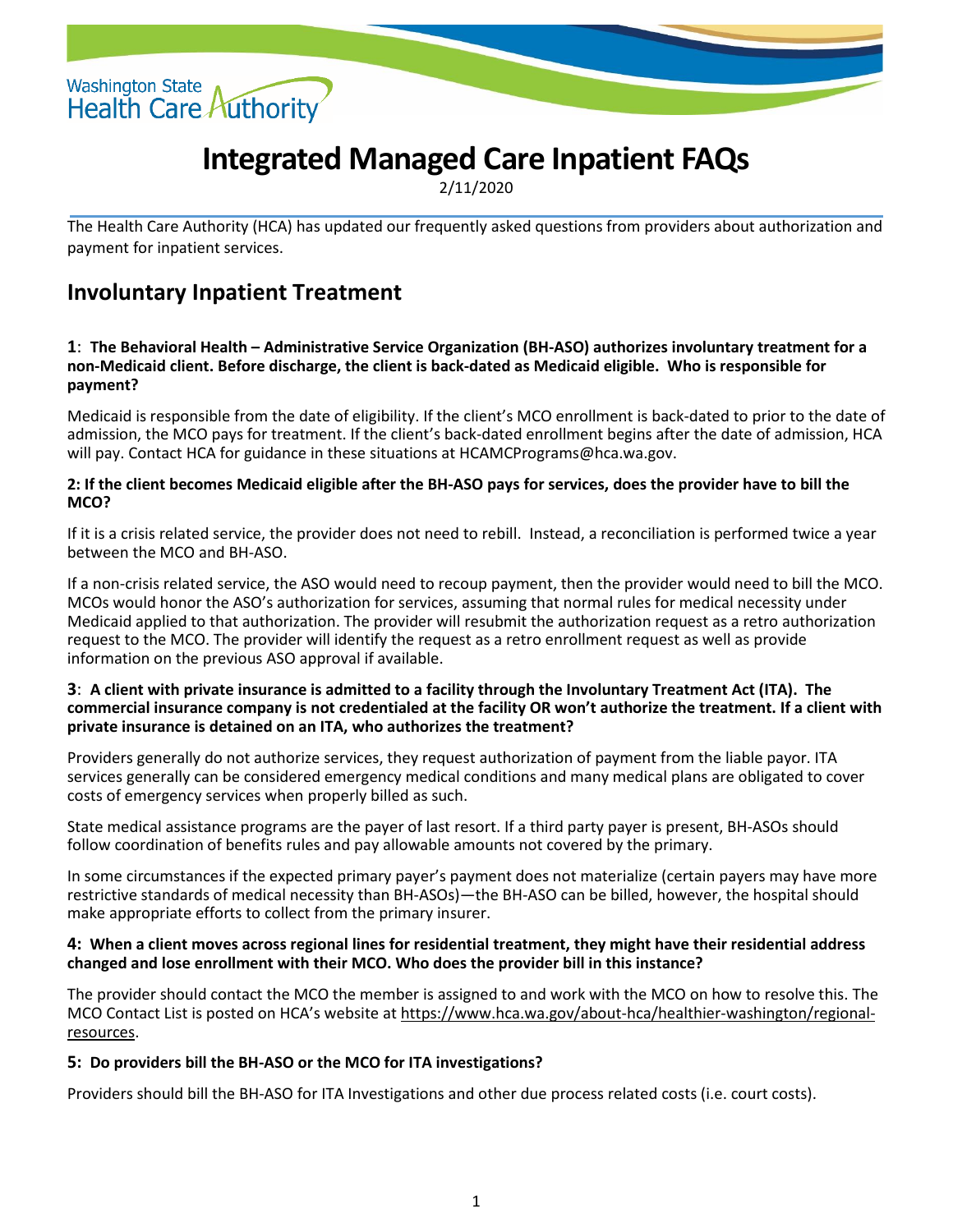# **Substance Use Disorder (SUD) Inpatient Treatment**

#### **1: Who should request the authorization for SUD inpatient treatment from the MCO? Does the SUD outpatient (OP) provider complete a SUD IP referral form and send it to an MCO? Does the SUD IP provider admit the client and then get the authorization from the MCO?**

The MCOs can accept the information from either provider, they do not have a preference between inpatient or outpatient providers. However, the MCOs need the most current clinical information which may require the providers to work together to determine who has the most recent information.

#### **2: If SUD outpatient or inpatient providers are having problems with proper forms or requests for authorizations, who do they contact?**

Providers should route the issues to the Behavioral Health Utilization Manager of each MCO for assistance. The contact list is updated when the MCOs request changes. In addition, MCOs have distributed authorization guidance relating to different services. The MCO Contact List and Prior Authorization Grid are posted on HCA's website at [https://www.hca.wa.gov/about-hca/healthier-washington/regional-resources.](https://www.hca.wa.gov/about-hca/healthier-washington/regional-resources)

#### **3**: **When an inmate needs direct placement to an inpatient/Residential SUD treatment upon release from jail, how should a provider coordinate the jail transition when requesting pre-authorization from the MCOs?**

In coordinating jail transitions, follow the steps below:

- 1. Identify which MCO had the inmate enrolled prior to incarceration. They will be reinstated with that MCO upon release if still available in your region. If not, please reach out to HCA at hcamcprograms@hca.wa.gov.
- 2. Contact that MCO to inform them you need the prior authorization for inpatient treatment upon release from jail. The MCOs should be prepared for these calls. The MCOs will need clinical documentation to process the authorization- same as any request for this service.
- 3. If the individual had an MCO that is no longer in the region, the provider can coordinate with HCA to determine which MCO will be responsible for the inmate upon release. Then they will work with that MCO to get the prior authorization.
- 4. If for some reason the client's enrollment is switched to a different MCO on release, that MCO will accept the authorization provided by the MCO during the discharge planning.

If suspended, the client will not show coverage with a health plan in ProviderOne because their coverage is suspended while incarcerated. They will be reinstated with the health plan (or a new health plan if that plan is no longer in the region) upon release from jail. This is not a new process. It will take 24 hours to process this enrollment on HCA's end, so the provider won't see it in the system until the following day.

### **Out-of-State Clients and Secure Detox Facilities**

#### **A Nevada Medicaid Enrollee is detained to a Washington Secure Detox facility. Who is responsible for covering the individual's placement?**

First, determine whether or not the patient is truly a resident of Nevada. If the individual has chosen to reside in Washington, enrollment in WA Medicaid likely should be pursued.

According to 42 CFR 435.403(h)(1):

- … "the State of residence is the State where the individual is living and—
	- (i) Intends to reside, including without a fixed address;…"